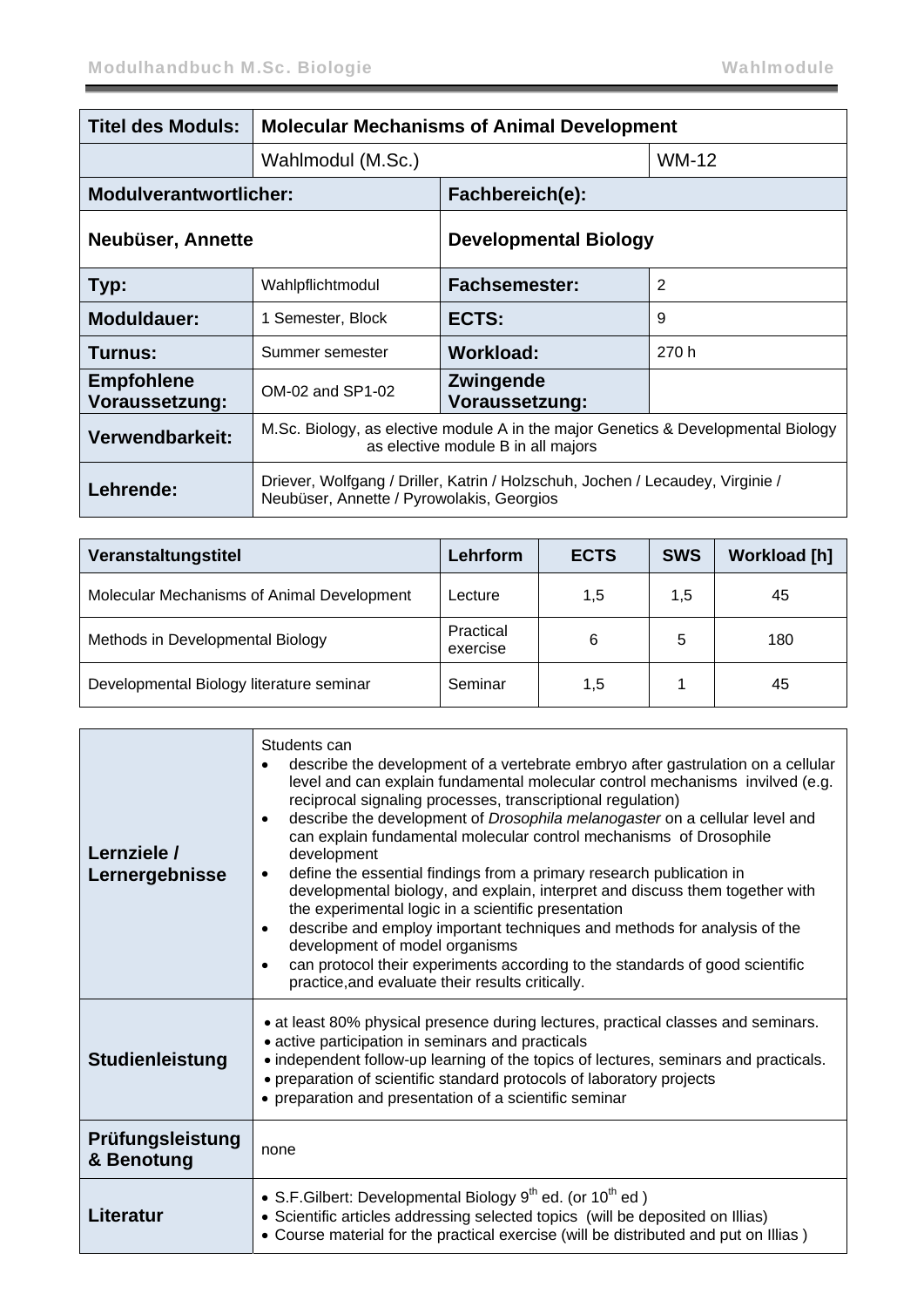| Veranstaltungstitel: | <b>Molecular Mechanisms of Animal Development</b>        |              |
|----------------------|----------------------------------------------------------|--------------|
| Lehrform:            | Lecture                                                  |              |
| Modul:               | Wahmodul "Molecular Mechanisms of Animal<br>Development" | <b>WM-12</b> |
| Verwendbarkeit:      | Wahmodul "Molecular Mechanisms of Animal Development"    |              |

| Lehrsprache:             | English           | Teilnehmerzahl: | 12 |
|--------------------------|-------------------|-----------------|----|
| Moduldauer:              | 1 Semester, Block | Fachsemester:   |    |
| Angebots-<br>häufigkeit: | summer term only  |                 |    |

| SWS/LVS | Präsenzstudium | Selbststudium | <b>Workload Summe</b> |
|---------|----------------|---------------|-----------------------|
|         | 20 h           | 25 h          | 45 h                  |

|                  | In the lecture series the development Drosophila melanogaster is used as a<br>paradigm to explain important molecular and cellular mechanisms (e.g. gene<br>hierarchies, transcriptional control mechanisms, signaling pathways,<br>morphogenes, induction etc.) involved in regulating the development of a<br>complex multicellular organism. Subsequently, the main developmental steps in<br>the development of a vertebrate embryo after gastrulation and the molecular<br>mechanisms that contribute to these developmental processes will be presented.<br>In addition, important techniques and methods for analysis of embryonic<br>development will be covered. |
|------------------|---------------------------------------------------------------------------------------------------------------------------------------------------------------------------------------------------------------------------------------------------------------------------------------------------------------------------------------------------------------------------------------------------------------------------------------------------------------------------------------------------------------------------------------------------------------------------------------------------------------------------------------------------------------------------|
|                  | Topics of the lectures:<br>• The genetics of axis specification in Drosophila: formation of the anterior<br>posterior axis, segmentation and segment identiy, generating the dorsoventral<br>axis (4h)                                                                                                                                                                                                                                                                                                                                                                                                                                                                    |
| <b>Inhalte</b>   | • Mesoderm development and differentiation after gastrulation in vertebrate<br>model organisms, molecular regulation of somitogenesis, somite differentiation<br>(2h)<br>• Vertebrate limb development: molecular mechanisms initiating the formation                                                                                                                                                                                                                                                                                                                                                                                                                     |
|                  | oft limbs buds, patterning along the three axes, regulation of limb outgrowth,<br>molecular specification of limb identity (2h)<br>• Development of the left right axis in different vertebrates; Principles of                                                                                                                                                                                                                                                                                                                                                                                                                                                           |
|                  | organogenesis, (2h)                                                                                                                                                                                                                                                                                                                                                                                                                                                                                                                                                                                                                                                       |
|                  | • Molecular regulation oft the development of selected vertebrate organs (2h)<br>• Sex specification, gonad and germ line development (2h)                                                                                                                                                                                                                                                                                                                                                                                                                                                                                                                                |
|                  | • Development of the nervous system: Neural induction, neurulation, patterning,<br>hindbrain segmentation, neurogenesis, axon guidance (2h)                                                                                                                                                                                                                                                                                                                                                                                                                                                                                                                               |
|                  | • Neural crest and craniofacial development (2h)                                                                                                                                                                                                                                                                                                                                                                                                                                                                                                                                                                                                                          |
|                  | • Stem cells, ES cell technology and cloning (2h)                                                                                                                                                                                                                                                                                                                                                                                                                                                                                                                                                                                                                         |
| Lehrmethoden und | Lectures using PowerPoint or Keynote presentations, development of schemes<br>using chalk / board, discussion of concepts and open questions with the<br>audience                                                                                                                                                                                                                                                                                                                                                                                                                                                                                                         |
| <b>Medien</b>    | Handouts of lecture slides as b&w prints and as color PDFs on Illias server.<br>Up-to-date scientific reviews for each topic provided on Illias server                                                                                                                                                                                                                                                                                                                                                                                                                                                                                                                    |

| Lernziele /<br>Lernergebnisse  | The students are able to<br>$\bullet$<br>describe the basic processes involved in establishing the anterior-posterior<br>and dorsoventral axes of a Drosophila larva and explain the underlying<br>molecular mechanisms<br>explain the developmental origin oft he most important vertebrate organs<br>٠<br>and tissues<br>explain the signaling pathways most relevant for embryonic development<br>$\bullet$<br>(WNT, HH, TGFbeta, FGF, Retinoic acid, Delta-Notch) and to present<br>examples of their function during development<br>present the "clock and wave front" model of somitogenesis and explain on a<br>$\bullet$<br>molecular level how the oscillating activation of signaling pathways is<br>achieved<br>explain the development of the vertebrate limbs on a molecular level<br>٠<br>give an overview over the most important steps and mechanisms involved in<br>٠<br>the development of selected vertebrate organs<br>structure the fundamental phases of development of the nervous system<br>$\bullet$<br>from neural induction to formation of functional neuronal connections and<br>explain the underlying molecular mechanisms<br>list several different mechanism of sex specification in animals and explain<br>$\bullet$<br>the mechanism of chromosomal sex specification in mammals on a<br>molecular level<br>describe the development of mammalian sex organs in both sexes on a<br>$\bullet$<br>mechanistic level<br>give an overview over the main steps of vertebrate craniofacial development<br>$\bullet$<br>and explain the function of key transcription factors and signaling pathway in<br>craniofacial development<br>define the term "stem cell", to list different types of stem cells with examples,<br>$\bullet$<br>and to characterize the differences between them concerning their<br>developmental potential and origin<br>explain the stem cell niche concept using an example of their choice<br>$\bullet$<br>explain important classical and modern techniques for the experimental<br>$\bullet$<br>analysis of embryonic development |
|--------------------------------|----------------------------------------------------------------------------------------------------------------------------------------------------------------------------------------------------------------------------------------------------------------------------------------------------------------------------------------------------------------------------------------------------------------------------------------------------------------------------------------------------------------------------------------------------------------------------------------------------------------------------------------------------------------------------------------------------------------------------------------------------------------------------------------------------------------------------------------------------------------------------------------------------------------------------------------------------------------------------------------------------------------------------------------------------------------------------------------------------------------------------------------------------------------------------------------------------------------------------------------------------------------------------------------------------------------------------------------------------------------------------------------------------------------------------------------------------------------------------------------------------------------------------------------------------------------------------------------------------------------------------------------------------------------------------------------------------------------------------------------------------------------------------------------------------------------------------------------------------------------------------------------------------------------------------------------------------------------------------------------------------------------------------------------------------------------------------------------------|
| Studienleistung                | • at least 80% physical presence<br>• independent follow-up learning of the topics of lectures using the lecture<br>materials, text books and current scientific reviews                                                                                                                                                                                                                                                                                                                                                                                                                                                                                                                                                                                                                                                                                                                                                                                                                                                                                                                                                                                                                                                                                                                                                                                                                                                                                                                                                                                                                                                                                                                                                                                                                                                                                                                                                                                                                                                                                                                     |
| Prüfungsleistung<br>& Benotung | none                                                                                                                                                                                                                                                                                                                                                                                                                                                                                                                                                                                                                                                                                                                                                                                                                                                                                                                                                                                                                                                                                                                                                                                                                                                                                                                                                                                                                                                                                                                                                                                                                                                                                                                                                                                                                                                                                                                                                                                                                                                                                         |
| Literatur                      | • S.F. Gilbert: Developmental Biology 9. Auflage (10. Auflage): Seiten: 317-319,<br>(270, 297, 314) 323-525 (319-531); 583-618 (591-526);<br>• lecture materials will be made available on Illias                                                                                                                                                                                                                                                                                                                                                                                                                                                                                                                                                                                                                                                                                                                                                                                                                                                                                                                                                                                                                                                                                                                                                                                                                                                                                                                                                                                                                                                                                                                                                                                                                                                                                                                                                                                                                                                                                            |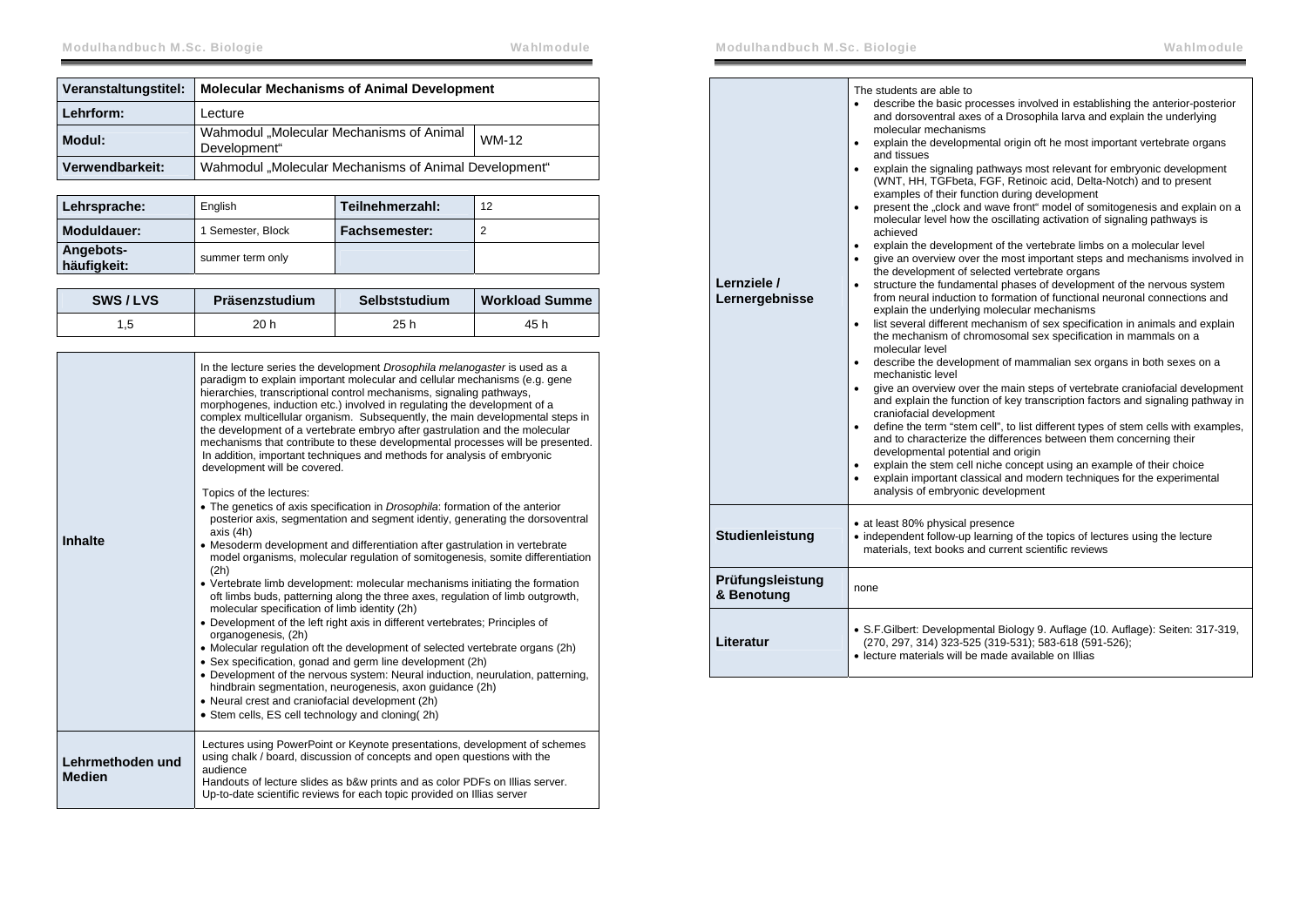| Veranstaltungstitel: | <b>Methods in Developmental Biology</b>                  |       |
|----------------------|----------------------------------------------------------|-------|
| Lehrform:            | <b>Practical Exercise</b>                                |       |
| Modul:               | Wahmodul "Molecular Mechanisms of Animal<br>Development" | WM-12 |
| Verwendbarkeit:      | Wahmodul "Molecular Mechanisms of Animal Development"    |       |

| Lehrsprache:             | English           | Teilnehmerzahl:      | 12 |
|--------------------------|-------------------|----------------------|----|
| Moduldauer:              | 1 Semester, Block | <b>Fachsemester:</b> |    |
| Angebots-<br>häufigkeit: | summer term only  |                      |    |

| SWS/LVS | Präsenzstudium | Selbststudium | <b>Workload Summe</b> |
|---------|----------------|---------------|-----------------------|
|         | 75 h           | 105h          | 180                   |

| Inhalte                           | The practical classes present classical experimental embryology techniques as<br>well as modern molecular genetics, signaling research, and microcopy<br>techniques applied to the development of model organisms.<br>The trained techniques include:<br>• preparation and handling of mouse and chick embryos<br>· microsurgical manipulation of embryos<br>• analysis of transgenic animal model systems<br>· organ culture<br>• transmitted light, epifluorescence and confocal microscopy<br>• gene expression analysis and antibody stainings<br>• overexpression of genes in different model organisms<br>. pharmacological manipulation of signaling pathways                                                                                                                                                                                                                                                                                                                                                                                                                                                                  |
|-----------------------------------|---------------------------------------------------------------------------------------------------------------------------------------------------------------------------------------------------------------------------------------------------------------------------------------------------------------------------------------------------------------------------------------------------------------------------------------------------------------------------------------------------------------------------------------------------------------------------------------------------------------------------------------------------------------------------------------------------------------------------------------------------------------------------------------------------------------------------------------------------------------------------------------------------------------------------------------------------------------------------------------------------------------------------------------------------------------------------------------------------------------------------------------|
| Lehrmethoden und<br><b>Medien</b> | Instructions for practical work by faculty. Students perform experiments<br>independently or in teams of two or small groups with support by teaching staff.<br>Course materials and protocols will be distributed at the beginning of the class<br>and placed on Illias.                                                                                                                                                                                                                                                                                                                                                                                                                                                                                                                                                                                                                                                                                                                                                                                                                                                             |
| Lernziele /<br>Lernergebnisse     | The students are able to<br>• operate transmitted light and epifluorescence microscopes and generate<br>scientifically meaningful digital image data<br>• identify important anatomical structures in vertebrate embryos<br>• prepare mouse and chicken embryos at different developmental stages and to<br>recognize phenotypically altered embryos<br>• explain the practical steps involved in generating combined transgenic and/or<br>conditional mouse models through genetic crosses<br>• suggest suitable genetic crosses of genetically modified mice to address<br>specific scientific question in Developmental Biology<br>• genotype embryos by PCR<br>• can perform simple microsurgical manipulations in chick embryos<br>• can isolate and culture organ primordial from mouse and chick embryos<br>• evaluate and apply pharmacological techniques for signaling pathway<br>manipulation<br>• apply gene expression analysis and immunohistology to study development<br>• protocol their results according to "the standards of good scientific practice"<br>and evaluate, also statistically, data for significance |

| Studienleistung                | • at least 80% physical presence during practical classes.<br>• active participation in practical classes<br>• independent follow-up learning of the topics of classes.<br>• preparation of scientific standard protocols of laboratory projects               |  |
|--------------------------------|----------------------------------------------------------------------------------------------------------------------------------------------------------------------------------------------------------------------------------------------------------------|--|
| Prüfungsleistung<br>& Benotung | none                                                                                                                                                                                                                                                           |  |
| Literatur                      | • S.F. Gilbert: Developmental Biology $9th$ ed. (or 10th ed.)<br>• Selected scientific articles (will be placed on Illias)<br>• Written description of the experiments and methods (will be distributed at the<br>beginning of the class and placed on Illias) |  |